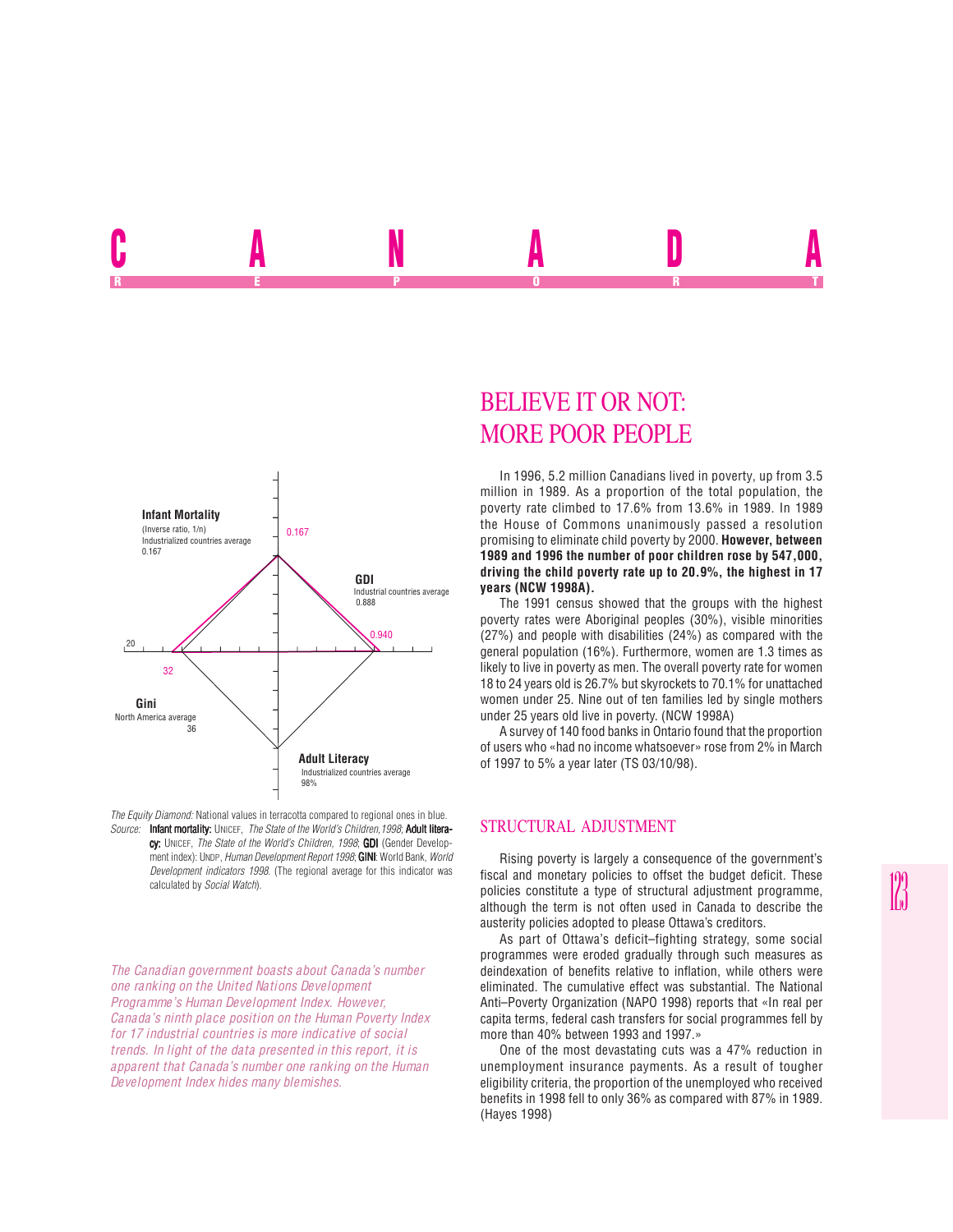### A DECISIVE CHANGE

The largest spending cuts involved reduction of federal cash transfers to the provinces for health care, post–secondary education and social assistance. The introduction of the Canada Health and Social Transfer (CHST) in the 1995 federal budget was a watershed moment. Katherine Scott (1998) of the Canadian Council on Social Development describes the CHST as «a fundamental change in the administration and funding of social programmes... that will have a significant impact on the lives of women.»

Under the CHST the total value of revenue transfers from the federal government to the provinces (including authorisation to collect taxes) declined by 15%. Actual cash transfers were cut by one–third from 18.8 billion Canadian dollars in 1993–94 to 12.5 billion in 1997–98 (AFB 1998).

In the wake of the CHST, several provinces slashed welfare benefits (most notably a 21.6% cut in Ontario) and tightened eligibility requirements. Benefits remain consistently below the poverty line with wide variations from province to province. For example, benefit rates for single–parent families ranged from a low of 50% of the poverty line in Alberta to 68% in Newfoundland. Benefit rates for single disabled people extend from 42% of the poverty line in Alberta to 73% in Ontario (NCW 1998B).

These cuts to social assistance are especially devastating because they come at a time when there is a growing gap between what the wealthy and the poor receive through «market» activities, that is earnings from wages, salaries, self–employment and returns on investments. A recent study of trends in market incomes of Canadian families with children under 18 reveals increasing disparities: «In 1973 the top 10% of families earned an average income 21 times higher than the bottom 10%... By 1996 the top 10% earned 314 times as much as the families in the bottom 10%.» (Yalnizian 1998)

#### «DESERVING OR NOT»

The major policy initiative aimed at alleviating child poverty is the Child Tax Benefit (CTB). The CTB treats welfare recipients and low income workers differently by including additional benefits for working poor families with children that are not available to welfare recipients. This introduces into Canadian social policy an offensive distinction between the «deserving» and the «undeserving» poor. The Child Poverty Action Group assesses the scale of benefits offered under the CTB as inadequate. Moreover, **the group says the initiative overestimates the capacity of the low wage labour market to absorb more workers while failing to recognise the value and legitimacy of caring for young children**. (Freiler and Cerny 1998) The National Anti–Poverty Organization observes that the CTB may benefit low–wage employers rather than the poor as it may force more welfare recipients into ranks of working poor. UNEMPLOYMENT

The lack of remunerative jobs is at the heart of Canada's growing poverty. It makes no sense to force people off of welfare and into the labour market if there are too few jobs available. As the National Council of Welfare (NCW 1997) attests, «Welfare reform without job creation simply does not work.»

**The primary cause of persistent high unemployment has been the two prongs of Canada's structural adjustment programme.** First, government spending cuts led to large public service lay– offs and reduced effective demand for goods and services. Secondly, monetary policy, aiming to hold down inflation, kept interest rates too high for too long. As a consequence, the nominal unemployment rate rose from a cyclical low of 7.5% in 1989 to an average of 10% over the years 1990 to 1997. Unemployment fell to 8.5% in the first half of 1998, largely due to the stimulus provided by lower interest rates.

Real unemployment remains higher than the nominal figures suggest, as many discouraged workers have dropped out of the labour force. Youth unemployment is higher still. The nominal unemployment rate for youth aged 15–24 was 17% in 1997, with the real rate estimated at above 25%.

## RIGHTS FOR ALL

When it introduced the CHST, the federal government eliminated all conditions attached to the use of federal money for social assistance except for a residency requirement. In the absence of these conditions several provinces have introduced work for welfare programmes, known as «workfare». The National Council of Welfare (1997) notes that «If people really want to "punish" welfare recipients, workfare is a good way to proceed. Its primary result is converting large numbers of poor welfare recipients into poor low wage workers.»

Workfare tends to cost governments more than it saves because of added costs for administration and childcare. Compulsory workfare increases women's vulnerability to sexual harassment and exploitation. Workfare also displaces other workers from their jobs without creating meaningful new opportunities. People on workfare assignments in Ontario are explicitly exempted from the protection offered other workers through employment standards legislation.

**The dismantling of social programmes has both immediate and long–term consequences for women**. As Shelagh Day and Gwen Brodsky (1998) observe: «Also at stake is the ability of women's human rights to be a vital, responding, alternative discourse in a time of global and national restructuring.» Women's voices in Canada have been muffled by government funding cuts to non–governmental advocacy groups such as the National Action Committee on the Status of Women. The federally funded Women's Programme Fund has been cut from 13 million Canadian dollars in 1988 to 8.25 million in 1998.

Since 1995 all immigrants and refugees over the age of 19 must pay a 975 Canadian dollars tax to gain landed status. This is in addition to an existing 500 Canadian dollars processing fee for each adult. **«Canada is the only western country that charges a head tax on refugees»**, notes an anti–racist advocate. (ECEJ 1996)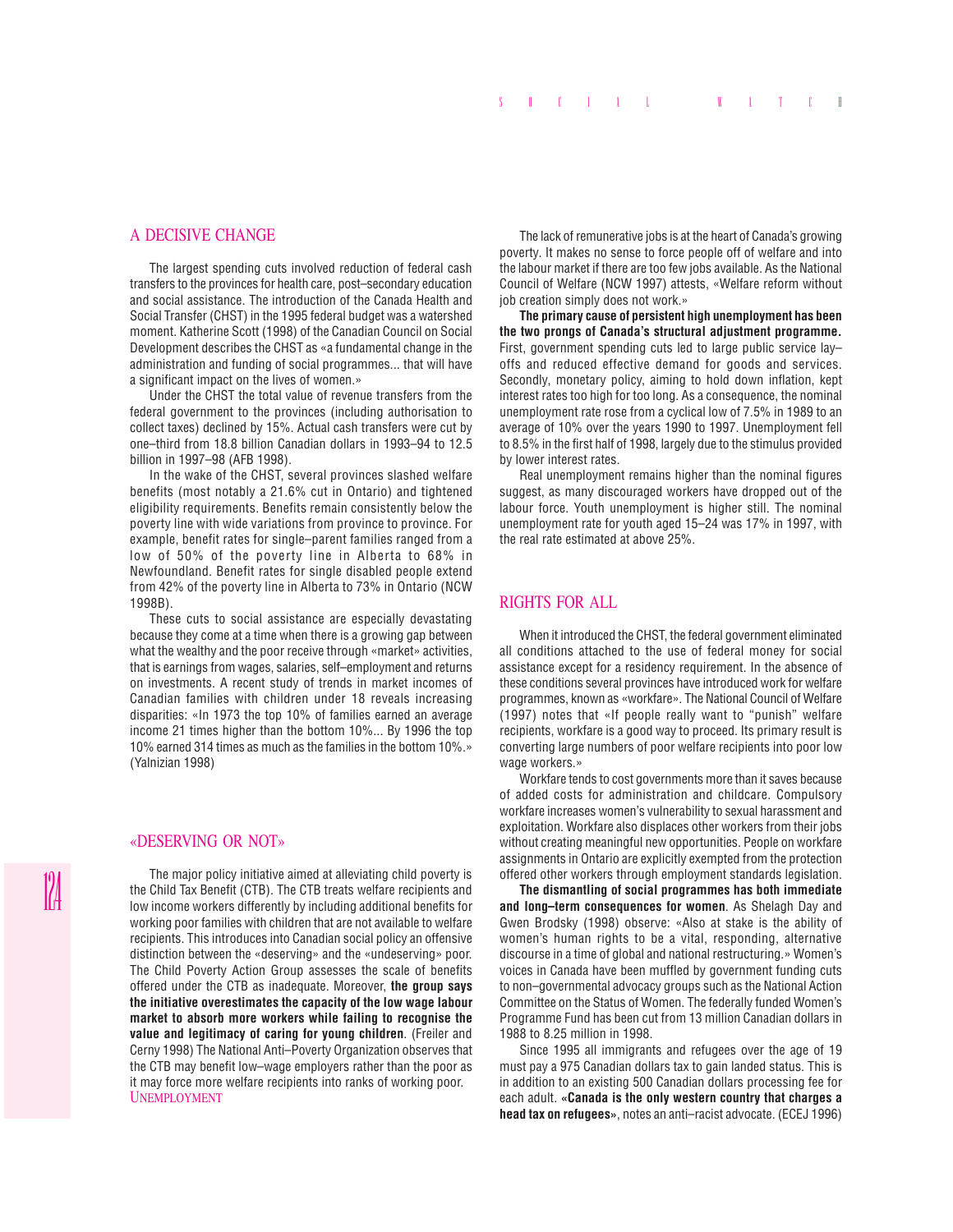More detestable still is the fact that some children of refugees and asylum seekers have been denied access to schooling and social services.

**Canada has not signed the International Convention on the Protection of the Rights of All Migrant Workers and Members of their Families, citing its «drafting deficiencies».** Thus the government is sidestepping any commitment to extend to temporary contract workers, such as women domestics and seasonal agricultural workers, the same rights it gives to Canadians and landed immigrants (Intercede 1997).

Racism continues to be a factor in Canadian society. According to a study by York University's Institute for Social Research «graduates from low–income and visible minority families had a tougher time finding full–time work than those from affluent families of European backgrounds, even when there were similarities in the programme of study at York, generic skills, marks, and part–time work.» (Rehnby and McBride 1997)

### **EDUCATION**

While the UNDP's Human Development Index chart claims that Canada has an «adult literacy rate» of 99%, other measures of adult literacy show a more problematic picture. The UNDP's own Human Poverty Index puts the percentage of the population aged 16–65 who are «functionally illiterate» at 16.6% based on the International Adult Literacy Survey for prose level one. Other data from the same survey show that 22% of adult Canadians fall into the lowest level of literacy, that is they have serious difficulty in dealing with printed materials. Moreover, another 22–24% are in the second lowest level comprising people who can read but not well (Reading the Future 1996).

The cutbacks of federal funding for post–secondary education under the CHST have contributed to tuition fee increases of 88% between 1990 and 1997. Fees rose another 7.2% for the 1998–99 academic year in every province except British Columbia and Quebec. (CFS 1998) Since 1992 university enrollment has leveled

off. The Canadian Federation of Students reports that these tuition hikes and growing student debt loads are inhibiting students from low and middle–income backgrounds from attending universities or other post–secondary institutions. Canada has instituted a 2.5 billion Canadian dollars Millennium Scholarship Foundation to provide scholarships to students from low and middle income families, but this fund, which will help only 7% of students over 10 years, falls short of the standard set by 16 other OECD countries that have no tuition fees for post–secondary students.

## **HEALTH CARE**

The link between social conditions and health is starkly illustrated by the plight of aboriginal people in Canada who «have seven years less life expectancy than the overall Canadian population and almost twice as many infant deaths.» (Health of Canadians 1996) The poor health of indigenous people in Canada is directly related to the social environment described in the accompanying box.

Canadians take pride in a universal health insurance programme known as Medicare. Although it is administered by the provinces, Medicare depends on federal transfers. The spending cuts under the CHST are beginning to erode the programme's universality. The National Anti–Poverty Organization (NAPO 1998) notes a «creeping privatization of the health care system» as fewer services are covered by public insurance and the share of private spending on health care rises.

# CANADA'S INTERNATIONAL RESPONSIBILITIES

Canada's Official Development Assistance (ODA) contributions have declined from a high of 0.49% of GNP in 1991/92 to a projected low of 0.27% in 1998/99. **In real terms the value of ODA has fallen by 36%.**

#### FIRST NATIONS

Much of Canada's wealth comes from land taken from its original inhabitants, the First Nations. Yet Canada consistently denies Aboriginal people fair access to that wealth. Dispossessed of their original economic base, Aboriginal people are among the poorest of Canadians.

Although some indicators point to a gradual improvement in social conditions, First Nations' people who live on reservations have the poorest living conditions in the country. **If on–reserve native peoples were a nation ranked on the UNDP Human Development Index they would place 63rd, a shocking contrast to Canada's number one placement.** Only half of the on–reserve housing units existing in 1992 were considered suitable for habitation: 31% had neither piped nor well water and a similar proportion had neither piped sewage or septic fields (ECEJ 1996).

Native Canadians living off reserves would rank 35<sup>th</sup> on the UNDP index. Although the gap between what First Nations peoples and non–natives earn shrank during the 1980s, Aboriginal Canadians still earned less than half the national average in 1991.

*Indian Affairs and Northern Development 1995*